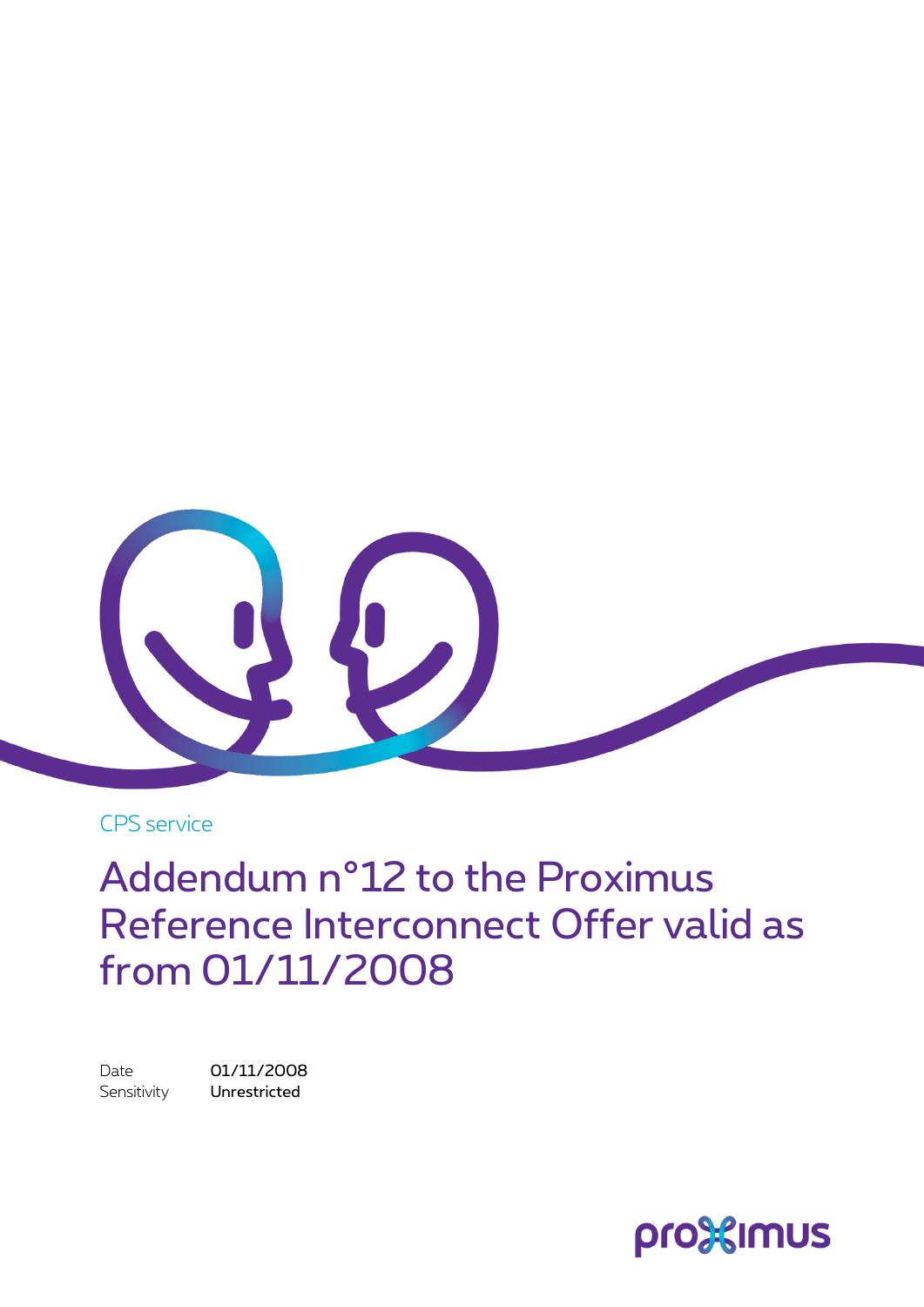## pro<sup>32</sup>imus

### <span id="page-1-0"></span>**Table of contents**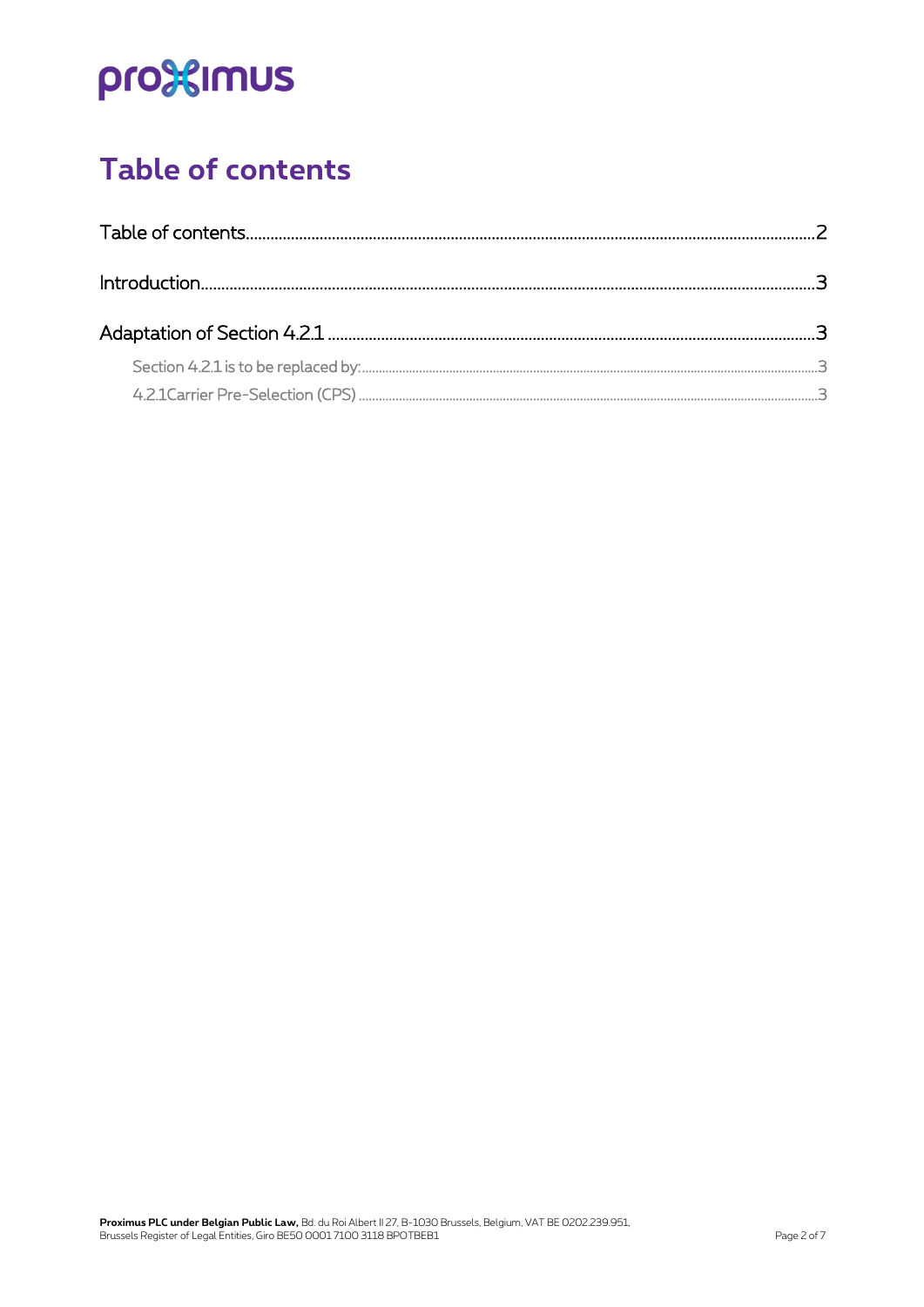### pro3<sup>2</sup> mus

### <span id="page-2-0"></span>**Introduction**

This Addendum 12 to Proximus's Reference Interconnect Offer concerns the update of the Carrier Pre-Selection (CPS) service in conformity to article 135 of the law of June 13th 2005.

This Addendum comes into effect as from 01/11/2008.

<span id="page-2-1"></span>The sections of BRIO which are impacted by this Addendum are indicated in the subsequent paragraphs.

### **Adaptation of Section 4.2.1**

#### <span id="page-2-2"></span>Section 4.2.1 is to be replaced by:

#### <span id="page-2-3"></span>4.2.1Carrier Pre-Selection (CPS)

An Operator which intends to offer services to Proximus end-users by means of CPS, has to request Proximus to provide that possibility as from a given date, in order to allow Proximus to plan and to carry out the necessary testing. Proximus will charge the Operator concerned with a CPS bringing into service one-time fee indicated in §16.3.1 for the adaptation of the Proximus infrastructure in order to enable the CPS functionalities.

The provision of Carrier Pre-Selection to a particular Operator will take place in accordance with the SLA included in this Reference Offer as Annex 5 and in accordance with the Operational procedures published on the Proximus website.

A Proximus end-user wishing to make use of Carrier Pre-Selection will contact the Operator which he has chosen for that purpose. The Operator concerned will request Proximus to activate the Pre-Selection with respect to that Operator on the end-user's line. Proximus will not accept a request for activation directly coming from the end-user concerned. The end-user can only select one Operator per line for CPS purposes.

Before transmitting to Proximus a request to activate the CPS on a particular end-user's line, the Operator should obtain from the end-user concerned a letter of authority conform to article 135 of the law of June 13th 2005. The text content for a written and signed letter of authority is included in Annex 3. In this letter the end-user certifies in particular that he is the subscriber to the line on which he authorizes Proximus to activate the CPS towards the Operator concerned. Other durable carriers of the authorisation of the customer should comply with the same functional characteristics and requirements as the written and signed letter of authority. Whenever this is reasonably justified on the basis of the relevant circumstances, Proximus has the possibility to request the Operator to produce the proof of a letter of authority of the end-user with regard to CPS.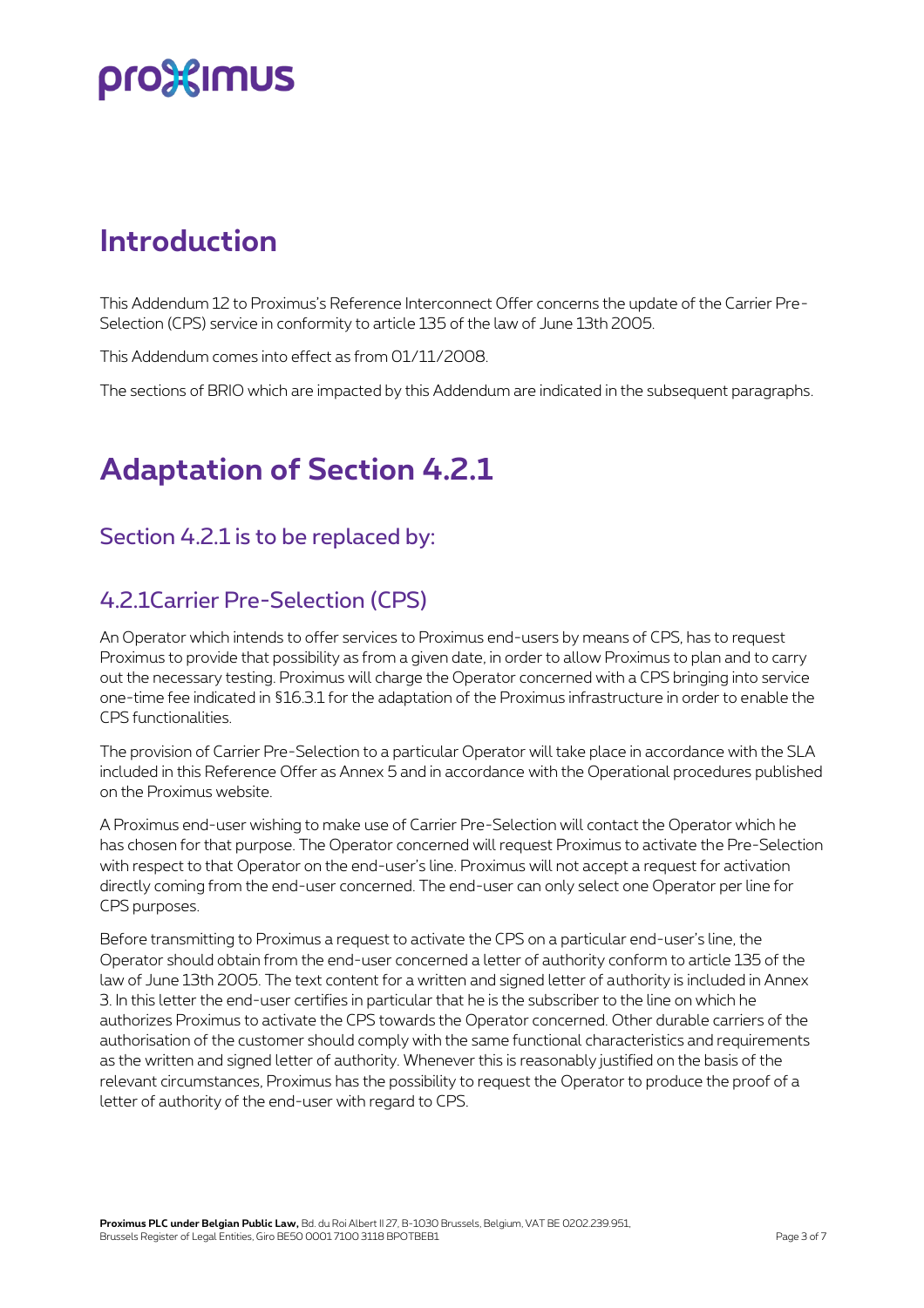# pro%imus

1. In that case, the Operator has to send a copy of the letter of authority by fax or e-mail within three (3) Working Days after Proximus's request.

2. In case the original letter of authority is requested by Proximus, the Operator has to send it within ten (10) Working Days after Proximus's request.

3. If the Operator is not able to meet Proximus's request within the mentioned time frames, Proximus reserves the right to take any regulatory and/or judicial action against the Operator.

4. The possibility for Proximus to request a Letter of Authority or a copy of that document from an Operator related to a particular line is limited to a period of six (6) months starting from the date of activation of the CPS related to that Operator on the line concerned.

The validity period of the letter of authority is limited to a period of three (3) months as from the date of the signature of the written letter of authority or as from the date of its transmission for other durable carriers which implies that the Operator is not allowed to introduce a request for activation of CPS after the validity period of the letter of authority on which the request is based. In addition, the letter of authority is not longer valid after a deactivation asked by the end-user or after a deactivation caused by the occurrence of one of the seven reasons mentioned below. In case the Operator would reintroduce a new request after such deactivation, the Operator should be in possession of a new letter of authority of the end-user.

When Proximus receives a request from an Operator to activate Carrier Pre-Selection with respect to that Operator on a particular end-user's line, Proximus will first check the validity of the request, and will verify whether CPS can be activated on the line concerned. Proximus will inform the requesting Operator about the result of this check within 2 Working Days following the receipt of the activation request. CPS activation requests are not considered to be valid when they relate to end-user lines for which the subscription is cancelled before the implementation date of the CPS activation. Requests related to the activation of CPS with respect to Complex Installations identified by DDI number series are only considered as valid in case the CPS activation is requested for the complete DDI number series concerned.

Proximus makes a 078 number available which can be called by a Proximus customer in order to obtain its customer id.

In case CPS can be offered, Proximus will activate the Pre-selection within the time period indicated in the SLA for CPS included in Annex 5.

As soon as the CPS is effectively installed, Proximus will inform the Operator that the requested CPS is in service.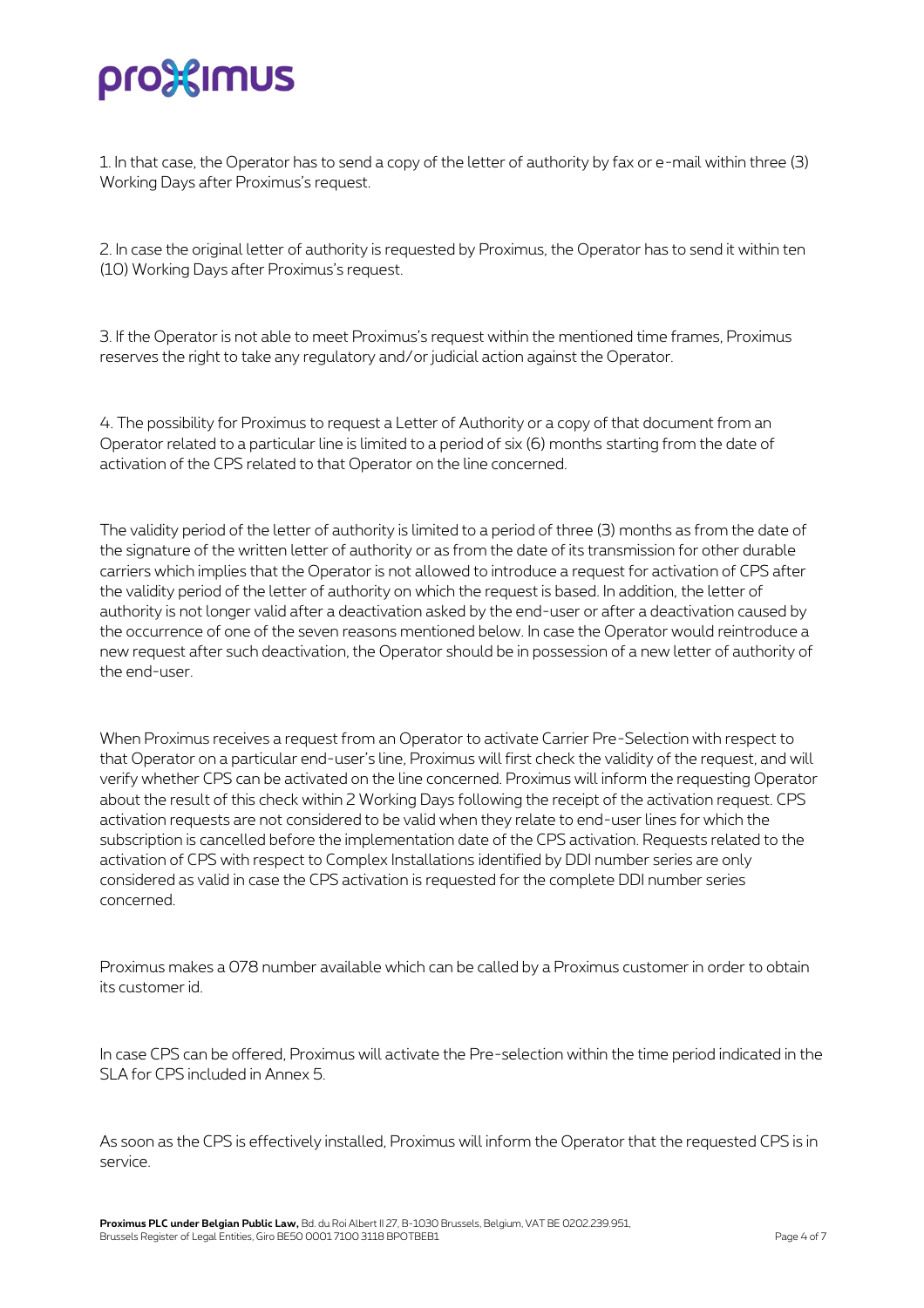# pro3<sup>2</sup> mus

All exchange of information between Proximus and the Operator related to the CPS activation and to the evolution of its status is performed by means of a dedicated electronic communications interface under secured and encrypted format. Fax messages will only be allowed for letter of authority checks.

The activation of an existing Carrier Pre-Selection can be cancelled for one of the following reasons:

- the end-user requests Proximus to deactivate the Pre-Selection;
- Proximus receives a request for CPS activation from an Operator which is different than the one to which a CPS is currently activated18;
- the end-user subscription with Proximus is cancelled19 or has been declared void for whatever reason;
- the end-user moves to a customer category for which the access to CPS is not available as a result of a regulatory decision (see §4.1);
- the provision of Interconnect Services to the Operator concerned has been terminated for whatever reason;
- the number of the telephone line is changed (e.g. in consequence of a move to another telephone line);
- the DDI series is modified.

After the deactivation has been performed, Proximus will notify the Operator to which the CPS was activated, about the deactivation of the CPS at the latest on the day following the deactivation. Proximus will include the following details about the cause of the CPS deactivation in that notification: the number(s) of the end-user network termination is (are) changed, end of subscription of the end-user concerned.

When an end-user requests Proximus Retail Division to deactivate the CPS, he will be requested by Proximus Retail Division to provide an appropriate letter of authority conform to article 135 of the law of June 13th 2005. The text content for a written and signed letter of authority is included in annex 3. Other durable carriers of the authorisation of the customer should comply with the same functional characteristics and requirements as the written and signed letter of authority. Proximus Retail Division should obtain such letter of authority prior to the deactivation of CPS.

Whenever this is reasonably justified on the basis of the relevant circumstances, the Operator has the possibility to request Proximus to produce the proof of a letter of authority of the end-user, taking into account following conditions:

1. Proximus has to send a copy of the letter of authority by fax or email within three (3) Working Days after the Operator's request.

2. In case the Operator request the original letter of authority, Proximus has to send within ten (10) Working Days after the Operator's request.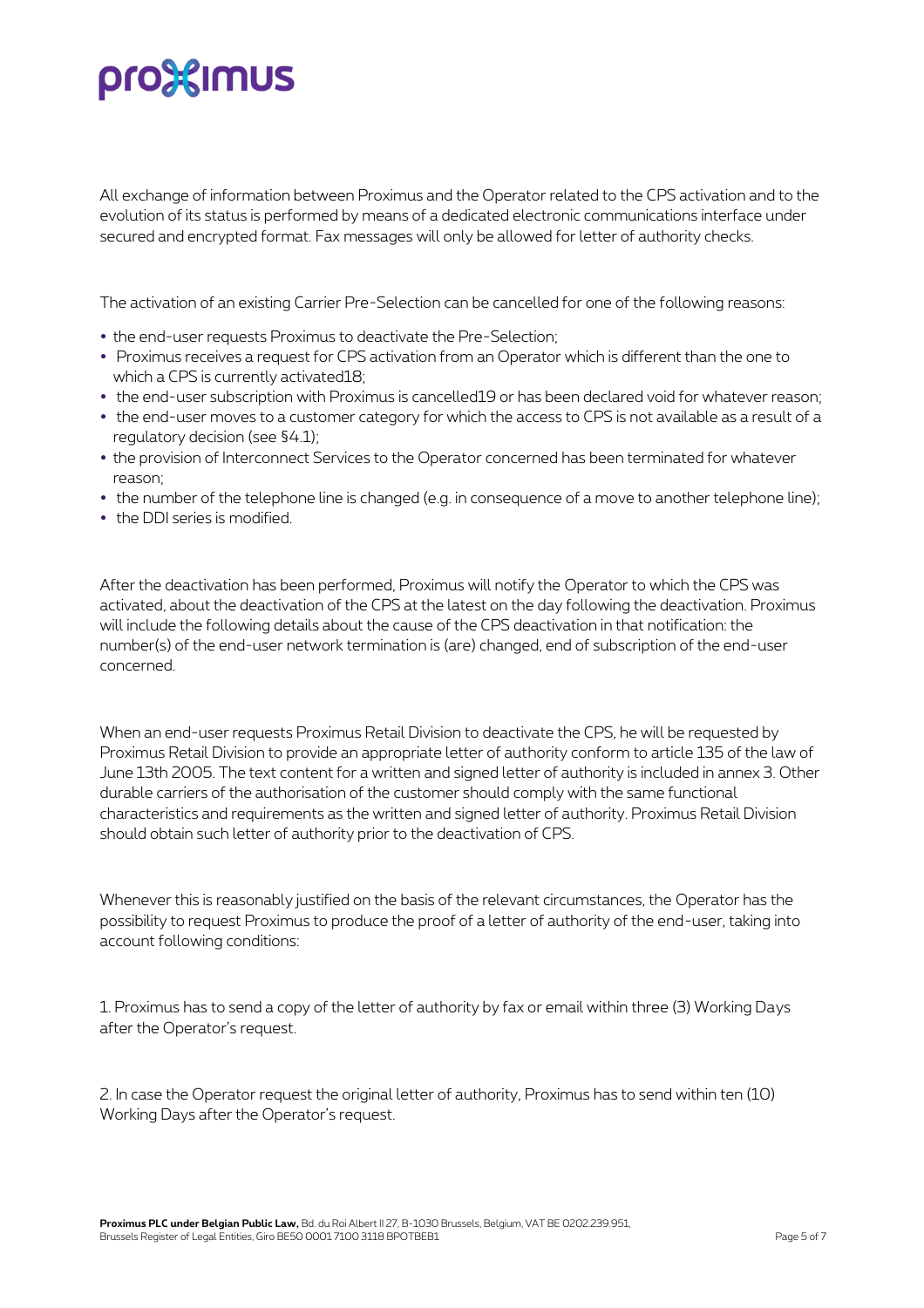# pro%imus

3. If Proximus is not able to meet the Operator's request within the

mentioned time frames, the Operator reserves the right to take any regulatory and/or judicial action against Proximus.

4. The possibility for the Operator to request a letter of authority or a copy of that document from Proximus related to a particular line is limited to a period of six (6) months starting from the date of deactivation of the CPS by Proximus.

Proximus will perform the deactivation of the CPS within two (2) Working Days after the receipt of the request of the end-user. The above conditions are without prejudice to the right of the Operator to take any regulatory and/or judicial action against Proximus.

It is the obligation of the Operator to inform in advance the end-users about the circumstances which engender a cancellation of the CPS as well as to inform them without delay about any deactivation of the CPS when such deactivation occurs.

When an end-user requests its CPS Operator to deactivate the CPS in Proximus's network, he will be requested by the Operator to provide an appropriate letter of authority conform to article 135 of the law of June 13th 2005. The text content for a written and signed letter of authority is included in annex 3. Other durable carriers of the authorisation of the customer should comply with the same functional characteristics and requirements as the written and signed letter of authority. The Operator should obtain a valid letter of authority prior to requesting the deactivation of the CPS towards Proximus.

The procedure for this CPS deactivation by Operator to Proximus on request of the CPS customer will be made available via the Proximus website.

Proximus will charge the Operator a one time line fee for CPS activation on the end-user's line as indicated in §16.3.2. The same one-time line fee will be charged for each subsequent activation of CPS requested by the same end-user.

All Calls for which CPS is allowed, will automatically be conveyed to the Network of the Operator towards which the CPS is activated. All other types of Calls will be conveyed and charged by Proximus itself as appropriate, in so far as these Calls are successfully conveyed to their destination. The attention of the Operator is drawn to the fact that for technical reasons, in the case of CPS, the number of digits for international numbers which can be transmitted following the international access code 00 is limited. Numbering sequences of up to 17 digits after 00 will always be processed by the Proximus Network.

The Operators and Proximus must fully comply with the relevant provisions of the Law of July 14, 1991 on the trade practices and the information and protection of the consumer.